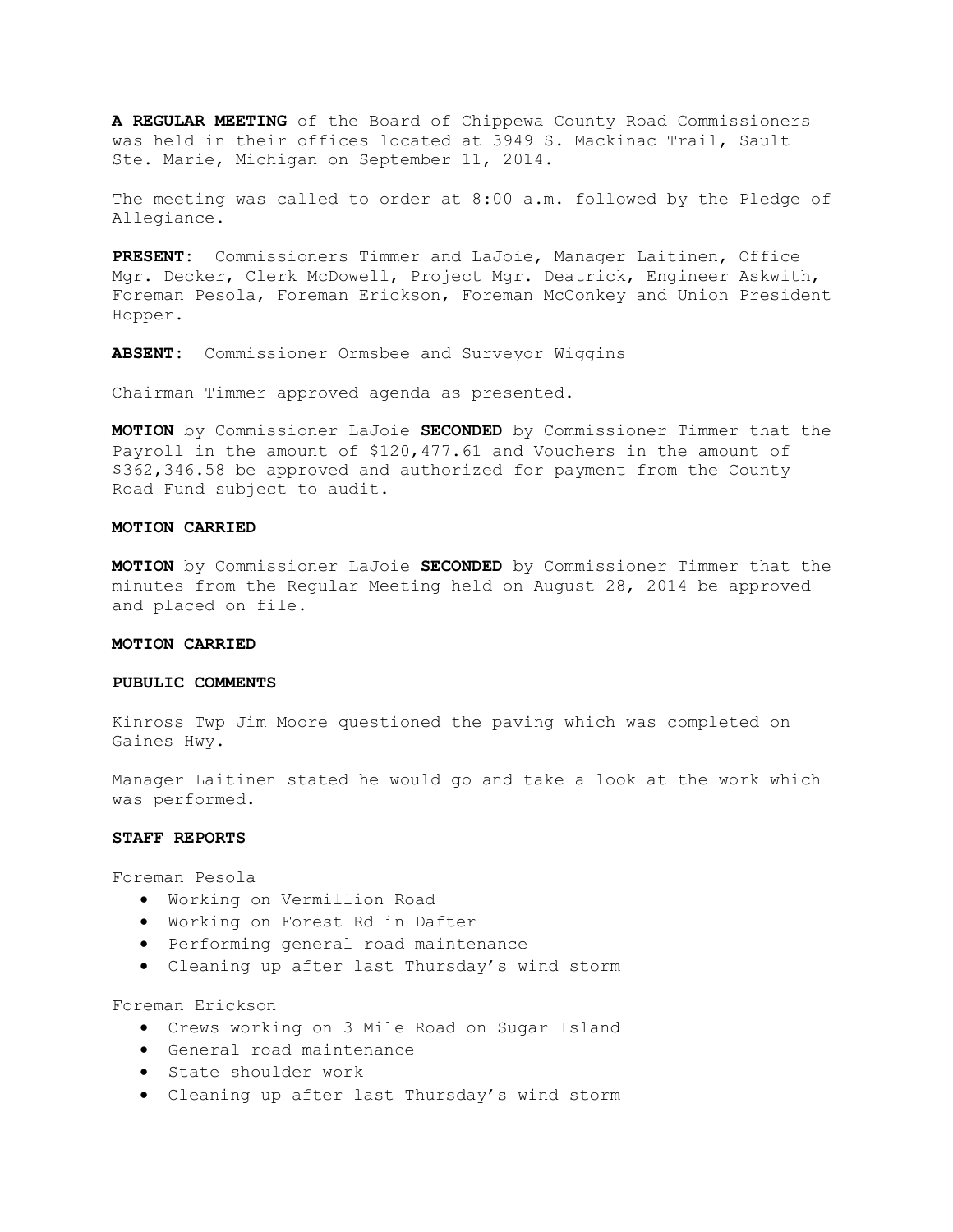Foreman McConkey

- · Performing ditching and pipe replacement in Raber
- · Hanna Road completed
- · Working on State shoulders on M-48 west
- · Cleaning up after last Thursday's wind storm

Project Manager Deatrick

- · Reith-Riley has completed all the milling work at the various bridge approaches and now working on completing the paving.
- · Attending the progress meetings for the water main project the Tribe is doing on 3 Mile and Seymour Road. Trying to make sure traffic control and flagging are being performed correctly. Condition of the permit is that they restore the ditch bed to our satisfaction.

Engineer Askwith

- · Progress on the salt barn continues. Walls are being constructed and painted on the ground and should be erected next week.
- · Little Rapids RFP's were distributed and were scheduled to meet with the contractors September 23rd and 24<sup>th</sup> to answer any questions or concerns they may have.
- · Have sent out quotes for improvements to the front entrance to be submitted by Monday, September 15th.

Union President Hopper stated one of the union members voiced his concerns of Central Dispatch calling out the Rudyard or Kinross Fire Dept. to help cut trees off the roadway.

Manager Laitinen stated he hadn't heard of anything regarding this type of action and indicated unless they had been called out because there was a tree on fire. Manager Laitinen stated he would check with Central.

Union President Hopper asked what is going on with the project out in Bay Mills were the roadway is torn up.

Project Manager Deatrick stated they are suppose to be paving this roadway.

# **COUNTY COMMISSIONERS' COMMENTS**-None

# **MANAGERS REPORT**

- · Letter sent to DEQ two weeks ago, no response yet.
- · Working on BIA agreement for Kinross Streets and Sugar Island storm damage.
- · Held conference call yesterday regarding the 2013 Rural Task Force Federal Aid carry over balances. After negotiations between CRAM and MDOT we have been award the balance left in 2013 of \$57,000.00. We are going to obligate these funds this fall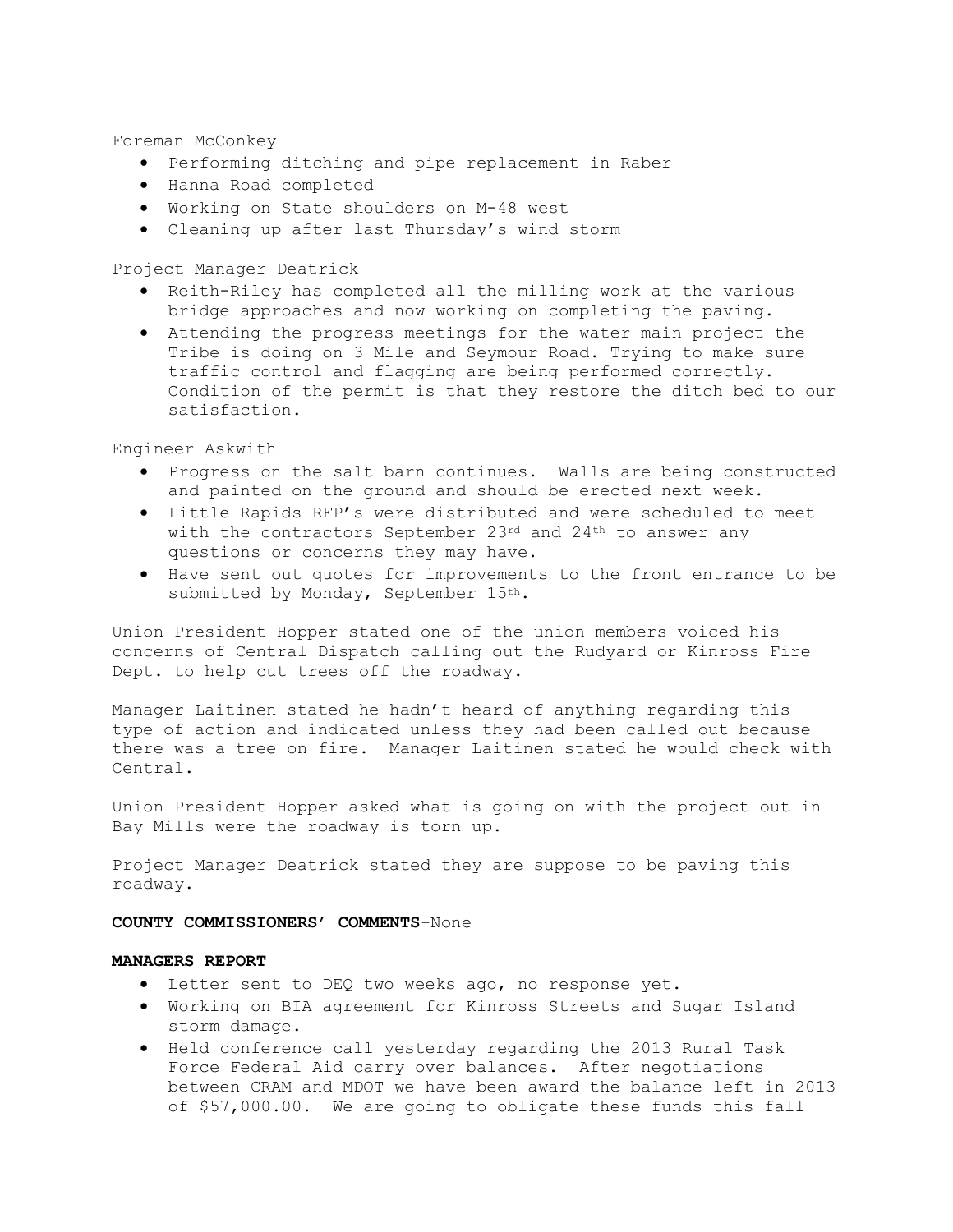for county wide pavement markings with work to be performed in the spring.

- · Attended Negotiation Meeting at Shanty Creek. Main discussion was Marquette Counties interest in a performance based Maintenance Contract with MDOT. After discussions I agreed to look at partnering with Marquette County to try a pilot program not on a county wide but for only one route.
- · Reported on equipment fire last Thursday on our wheeled excavator/brush hog machine. It was a total loss and have been working with insurance company to see what we will get for coverage for this piece of equipment.
- · Thanked crews for their great response and hard work during the wind storm last Thursday.
- · Took delivery this week of the new vehicle for the Manager.

Manager Laitinen presented request from MDOT to have the Chairman and Chief Financial Officer of the Road Commission sign the Annual Certification of Employee Related Conditions which is compliance to Public Act 51, Section l8j, MCL 247.668J. He stated this is a new requirement under PA152, which we must certify that either our compensation plan or our health care plan is in compliance with MCL 247.668j.

**MOTION** by Commissioner LaJoie **SECONDED** by Commissioner Timmer to authorize Chairman Timmer and Office Manager Decker to sign the Annual Certification of Employee Related Conditions.

### **MOTION CARRIED**

Project Manager Deatrick presented bid tabulations for Pavement Markings received on September 10, 2014. There were two bidders, P-K Contracting and Michigan Pavement Markings LLC. Bids were requested for both 4" regular dry marking and 4" waterborne marking. PK Contracting was low bidder on both items. Project Manager Deatrick recommended we award the bid to PK Contracting for the 4" regular dry polyurea marking in the amount of \$36,433.88.

**MOTION** by Commissioner LaJoie **SECONDED** by Commissioner Timmer to award the Pavement Marking bid to PK Contracting in the amount of \$36,433.88.

#### **MOTION CARRIED**

Manager Laitinen presented and reviewed bid tabulations for County Wide Paving projects received on September 10, 2014. There were two bidders, Payne & Dolan and Reith-Riley. Payne & Dolan was low bidder for all locations. Total amount of paving for the requested locations will be \$1,231,856.05. This price is 59,845.00 over his original estimate. The difference being noted in two projects the Kinross Streets and work on Neebish Island. Manager Laitinen recommended proceeding with award of the total bid package.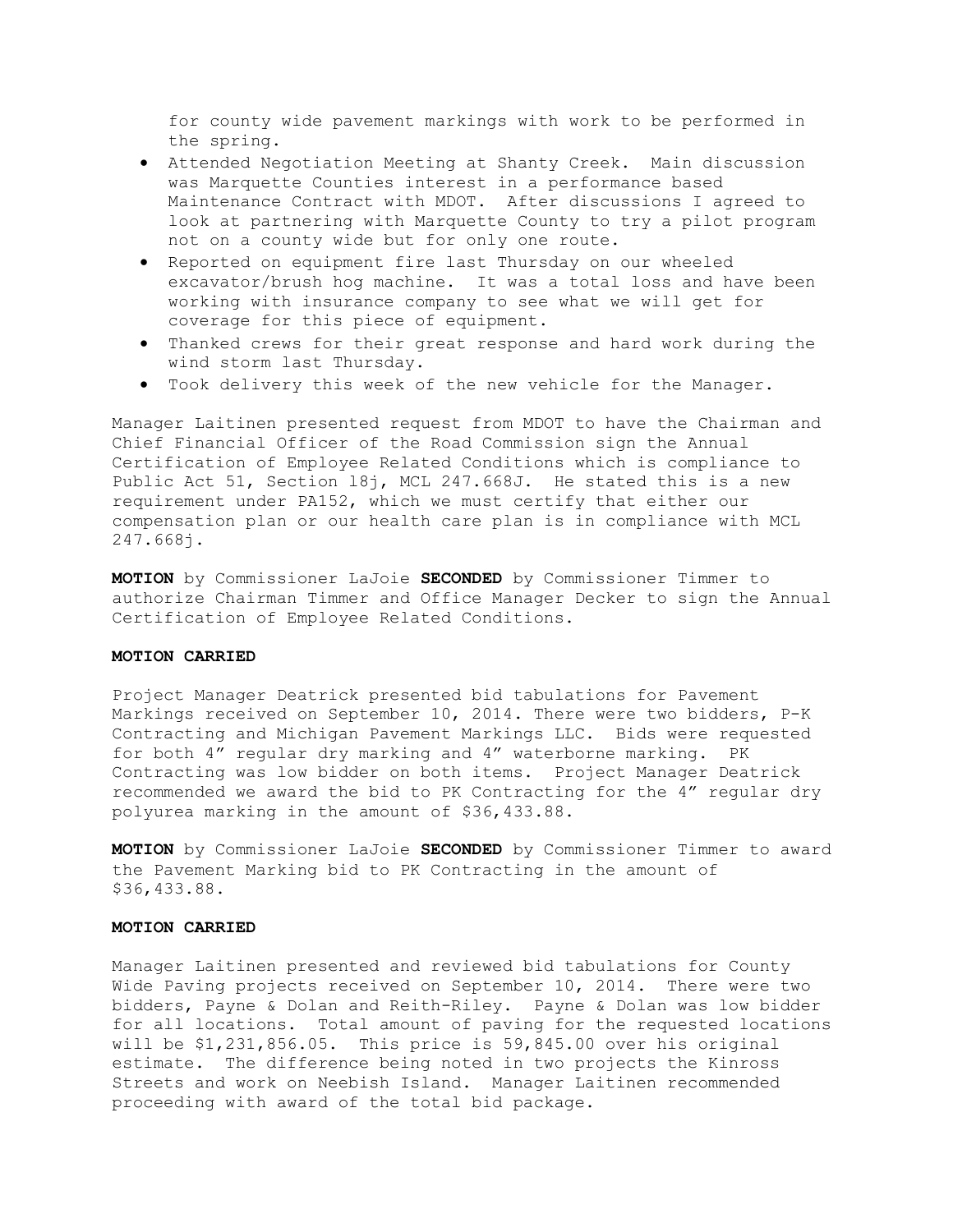**MOTION** by Commissioner LaJoie **SECONDED** by Commissioner Timmer to award the HMA Paving Package as presented to Payne & Dolan in the amount of 1,231,856.05.

### **MOTION CARRIED**

Manager Laitinen presented Township Road Agreement with Kinross Township for improvements to 12 Mile Road (Lockhart) for a distance of 1.0 miles. Improvements to consist of: clearing, sand subbase, aggregate base, drainage improvements, and slope restoration. Township share shall be \$32,749.00.

**MOTION** by Commissioner LaJoie **SECONDED** by Commissioner Timmer to approve Township Road Agreement with Kinross Township for improvements to 12 Mile Road (Lockhart) as presented.

## **MOTION CARRIED**

Manager Laitinen presented Township Road Agreement with Drummond Island Township for improvements to Cream City Point Road for a distance of 0.77 miles. Improvements to consist of clearing, subbase, aggregate surface, drainage improvements and slope restoration. Total township share shall be \$62,636.00.

**MOTION** by Commissioner LaJoie **SECONDED** by Commissioner Timmer to approve the Township Road Agreement with Drummond Island Township as presented.

## **MOTION CARRIED**

## **PUBLIC COMMENTS**

Union President Hopper asked about date for arbitration hearing.

Manager Laitinen stated the arbitration hearing is scheduled for October 7th at 10:00 a.m. here at the Road Commission office. Mr. North will again be the arbitrator. We have invited Ms. Wendy Hardt to attend.

#### **ROAD COMMISSIONERS COMMENTS**

Commissioner LaJoie and Timmer both thanked crews for a great job this past Thursday.